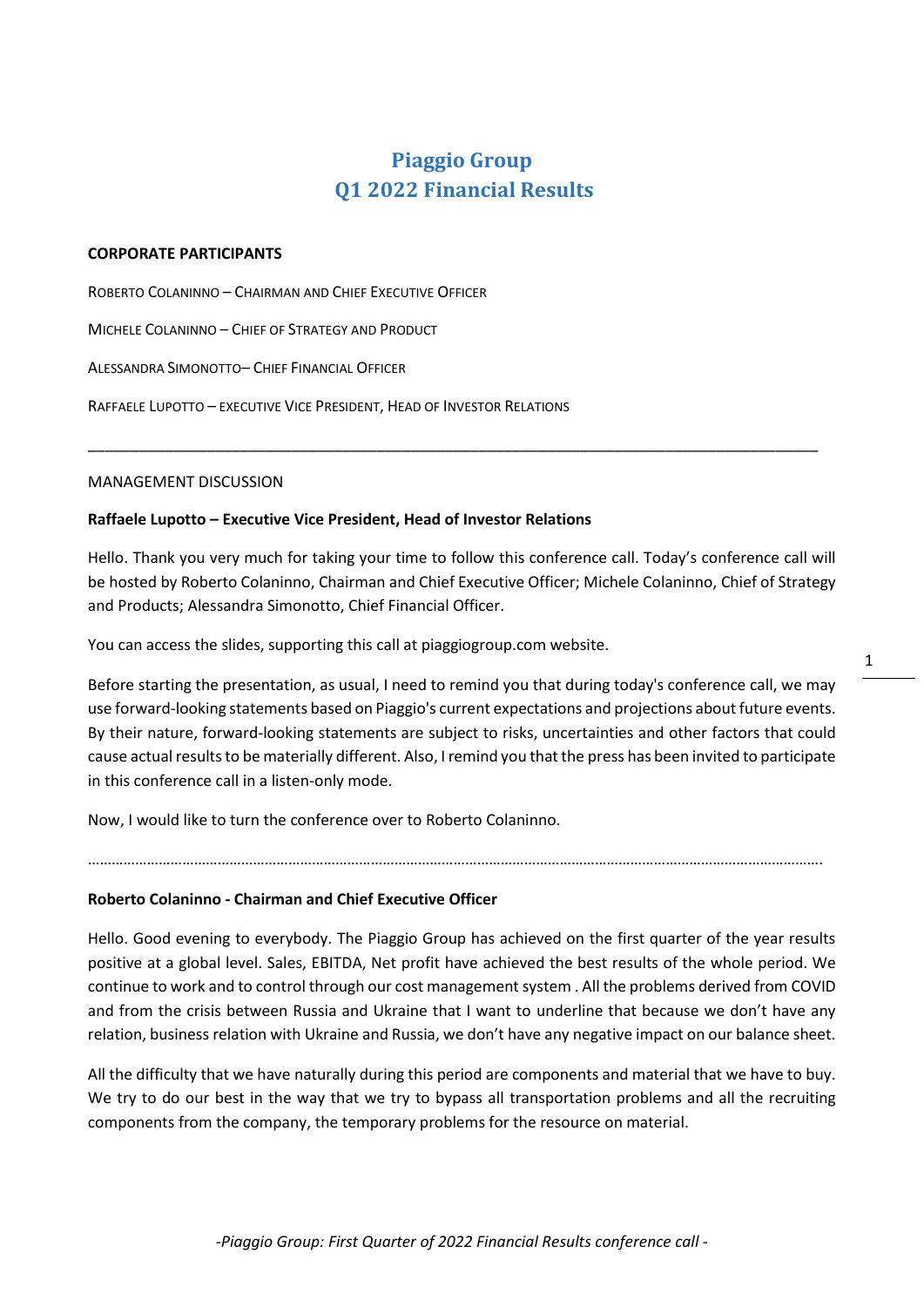This is possible because we, as you know, are organized through many countries, through our plants, specifically in India, in Vietnam, in China and in Europe. Plus, we have office in Southeast Asia and India, countries overseas and main other countries where we buy normally our components.

I think that we have done a good job on the first three months of the year because we have achieved our results through our management system. Management system, that means for us to follow all production and to follow all customer sales and all customer care in order to be able to balance the problem that we have in production and the problem that we have to the logistic system to be on time on the delivery products.

To summarize how the quantity of products that we were not able to deliver in the first quarter, put together all things, is less than three thousand pieces, that is postponed in April.

If you look our network and our organization, I can say that we have a very good results on Vietnam, Indonesia, all the other rest of southeast Asia. We have very good results in China, and we got very good results in North America and naturally after that, in Europe. Where we don't have good results is in India, where the problems remain as during the *pandemia*. We expect that these problems related to India could be finished by the end of the year. We are looking the next year, for India specifically, that should be the year when India is able to restart again to satisfy the quantity that arrive from huge market as India is.

Regarding our investments, the investments especially in the new products is going as programmed, it's not changed. All the new products that we present to the markets have had a very good results and very good impact, especially on the Aprilia, Moto Guzzi and naturally Vespa. All these products have a very good results themselves on the first three months.

We believe to continue for rest of the year on the same level. We believe to achieve a good results, especially again from Asia market, where the customers are growing up, to buy Piaggio's products.

We have a very good forecast for India, Thailand and Indonesia and we get a good program of sales even in China. So, if I speak about Asia, for us, is a market that is very important and where we see our sales rising.

Coming to Europe, Europe is a very good market. Really speaking, we don't expect there, that was the reaction of the market was so good and the performance in France, in Germany and in the Spain is on the top, naturally Italy that is our natural market, the sales are very strong. As I said before, strong especially on bikes due also the good results that they get on the racing, the trademark of Aprilia and Guzzi raised at a quantity never done before this period.

Regarding production and regarding material, well as we know, we get the problems of electronics products, some of that is difficult to look in the future how there we'll move.

We are a little bit pessimistic in this way but because we have done a good policy on material, we can get some products based on the material stock that can help us to optimize production.

At the beginning of the year we designed this policy on buying products in order that we get the stock that is divided in three area. One is for the normal production, that is in the middle. Top of that is when the demand is much higher than the previsions and we can use that. And firstly, is a sort of stock emergency, where, when we get some problems that is not be possible to solve shortly, we go and we open this gate of the emergency stock. Well, on the first quarter, we were not onetime obliged to go and take the emergency stock. We work normal and some that is referring where sale is much higher than the budget.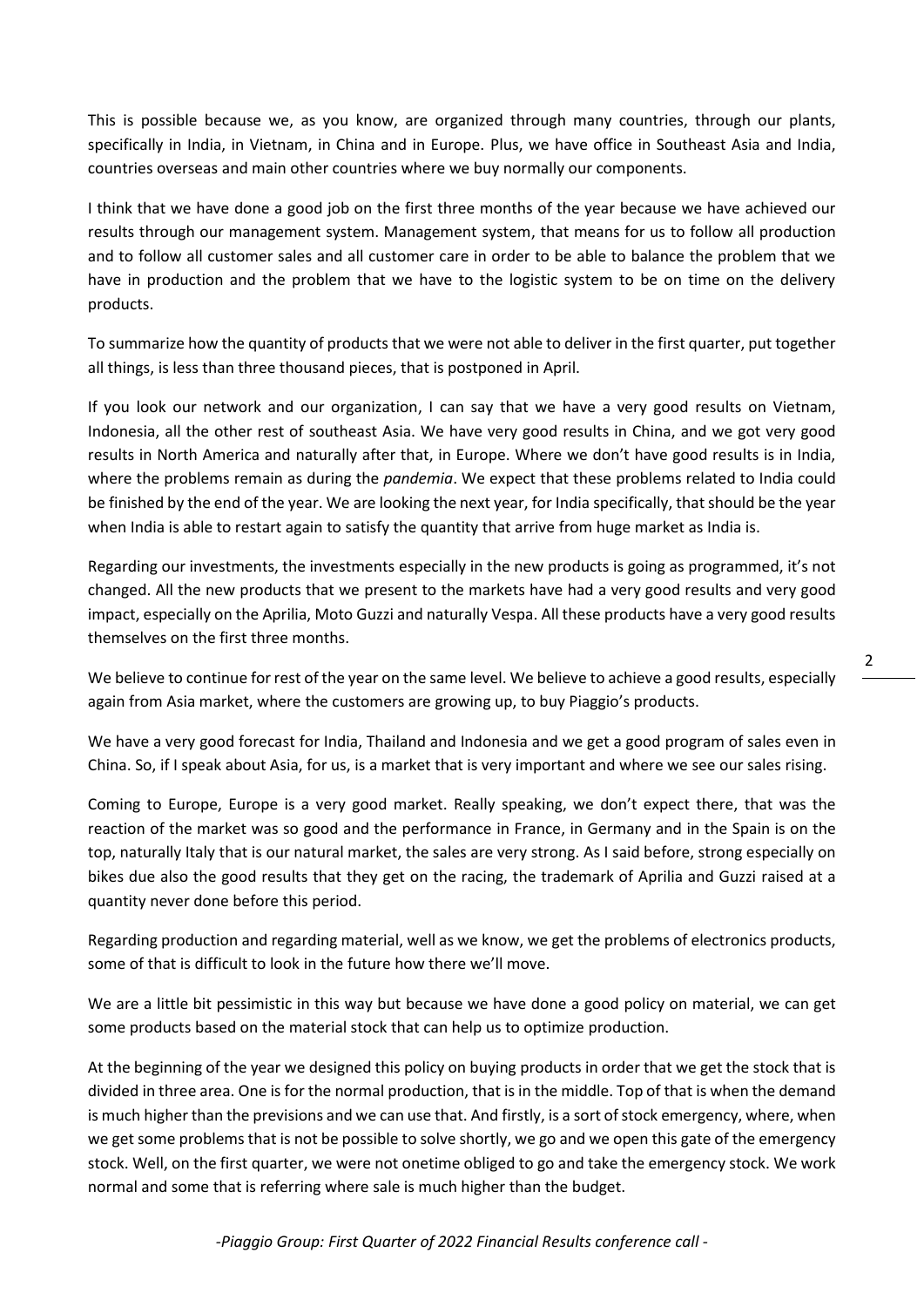This, for instance, for Tuareg, the sales are very good and much higher than the budget and then we work to satisfy the delivery to our customer.

Financial position is wider because we don't have any critical position on the credit line because people, until today, pay on time, even that not only in Europe but also outside Europe. So, we don't have particular problems on that area. Supplier, we got a good condition terms that give us the possibility to manage our finance on the best way in order to able to reduce debt with banks and to get the money to our investments to minimize the bank solution.

So, we believe that Piaggio is very diversified by products, but on top of this is very diversified by site of production and sales organization is worldwide spread excluding Russian area, is spread especially where the market of two wheelers is quite strong as Asia, Europe and what is very good, we are beginning to be very important player on the market of the bikes. People coming to buy, want to buy Aprilia and want to buy Moto Guzzi more than in the past and we are able to compete with our biggest competitors like Honda, Yamaha, KTM something that has never happened before. We have to work in production to satisfy this demand.

So, also in sales, we have a good position and also sales we have a very diversified product segment: scooters, bikes and the trademark Vespa, Aprilia, Moto Guzzi. The policy we have done on marketing and in advertising and promotion gave us very good results on that.

So, until today we are working very much and very hard, but we don't see even for the second quarter so we see that this first six months should be in line with our expectation.

The second six months, we look that more carefully because we don't know what happens exactly in near future, tomorrow, let's say, but what we can say that because we are out to the hot area in East Europe and other countries near to East Europe, we don't work with that, so we don't have any problems in the other parts of the world.

We don't expect to have problems with the next new products that we will present on the market in the second part of the year. But all this will be done on time and as we have put in our budget at the beginning of the year.

So, we don't see problems for the rest of the year and what we have done from electrical new investments and new technical situation, we have a very good results for the time that we have until now and we have obtain guarantees from our supplier that they are on time to delivery all infrastructure that is necessary to get the electrical products on time with our schedule.

# ……………………………………………………………………………………………………………………………………………………………………..

## **Raffaele Lupotto – Executive Vice President, Head of Investor Relations**

Okay. Thank you. Now Alessandra Simonotto will comment on the slide. Thank you.

……………………………………………………………………………………………………………………………………………………………………..

## **Alessandra Simonotto – Chief Financial Officer**

Good afternoon, everybody. Let's start from Page 3 that gives you a snapshot of key financial metrics.

As you can see, we delivered a record set of results, despite the unprecedented supply chain challenges affecting our industry, the cost inflationary pressure, and the lingering weakness of the Indian market.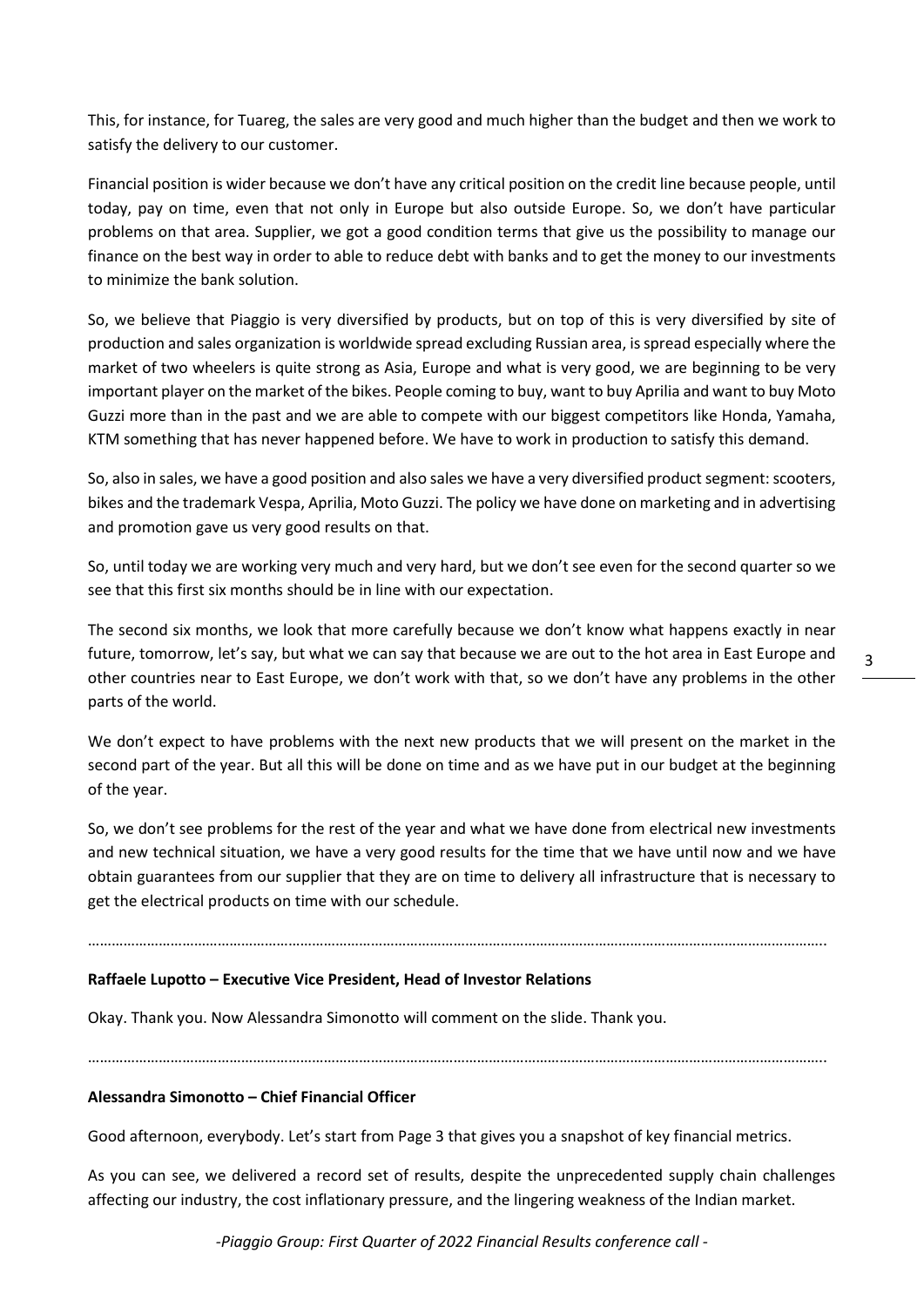- Net sales grew significantly, 18.5%, reaching the best absolute result since IPO, driven by volume growth coupled with positive pricing.

- Similarly, in term of margins, we posted outstanding results with EBITDA and Net profit both reaching an all-time high.

- Net Debt grew versus December 2021, although being lower than March 2021, driven by the usual seasonal cash absorption affecting every first quarter.

If we move to page 4 you can see that these outstanding results stemmed from the synchronized strong growth of our Brands. Brands that are clearly our key asset. In this context Motorcycles brands stood out again as highlighted on page 5 and 6.

Notably Moto Guzzi set a fresh record high both in volumes and revenues.

Similarly, Aprilia motorcycles reached the best revenues since the IPO, mainly benefitting from the strong success of the new models equipped with the 660cc engine, whilst we kept on Nurturing the Racing DNA, setting up the Aprilia Racing Team which started the MotoGP 20022 on a positive footing.

Clearly, speaking about our Brands, we can't forget Vespa. As you can see on page 7 we started the year with a novelty: the successful unveiling of the Justin Bieber X Vespa.

We can now move to page 8 to look at 2021 key markets' demand.

In a nutshell: Western Countries posted sound demand ending up double-digits vs Q1 2021 despite a tough comparison base and logistic bottlenecks that have hampered supply.

Asean 5 countries posted an uneven trend, namely with China slowing down after years of significant growth, conversely Vietnam and Thailand posted sound demand trend whilst Indonesia ended slightly below prior year.

India kept on posting subdued dynamics, with both Two Wheelers and LCV unable to go back to pre-pandemic levels. Namely LCV ended still 54% below 2019, the lowest level in 14 years

Now let's move to page 9 to have an in-depth analysis of the performance by business

As you can see the strong growth stemmed from the performance of 2-Wheelers which surged by 26% at revenue level. Asia Pac was the brightest spot reaching an all-time high mainly driven be the synchronized growth of all key markets: Indonesia stood out posting revenues two times above prior year.

It is worth also mentioning the outstanding performance of Western Countries that ended significantly higher than last year with all major countries positively contributing, despite the supply chain disruptions dampening the product offering.

Conversely India posted hefty volume decline both in two wheelers and LCV mainly on the back of market demand weakness.

Lastly, Western countries LCV benefitted from the successful launch of the new Porter NP6 which boosted to the positive mix effect and led revenue double digits above prior year

Let's move to page 10 to look at the breakdown of the performance by product.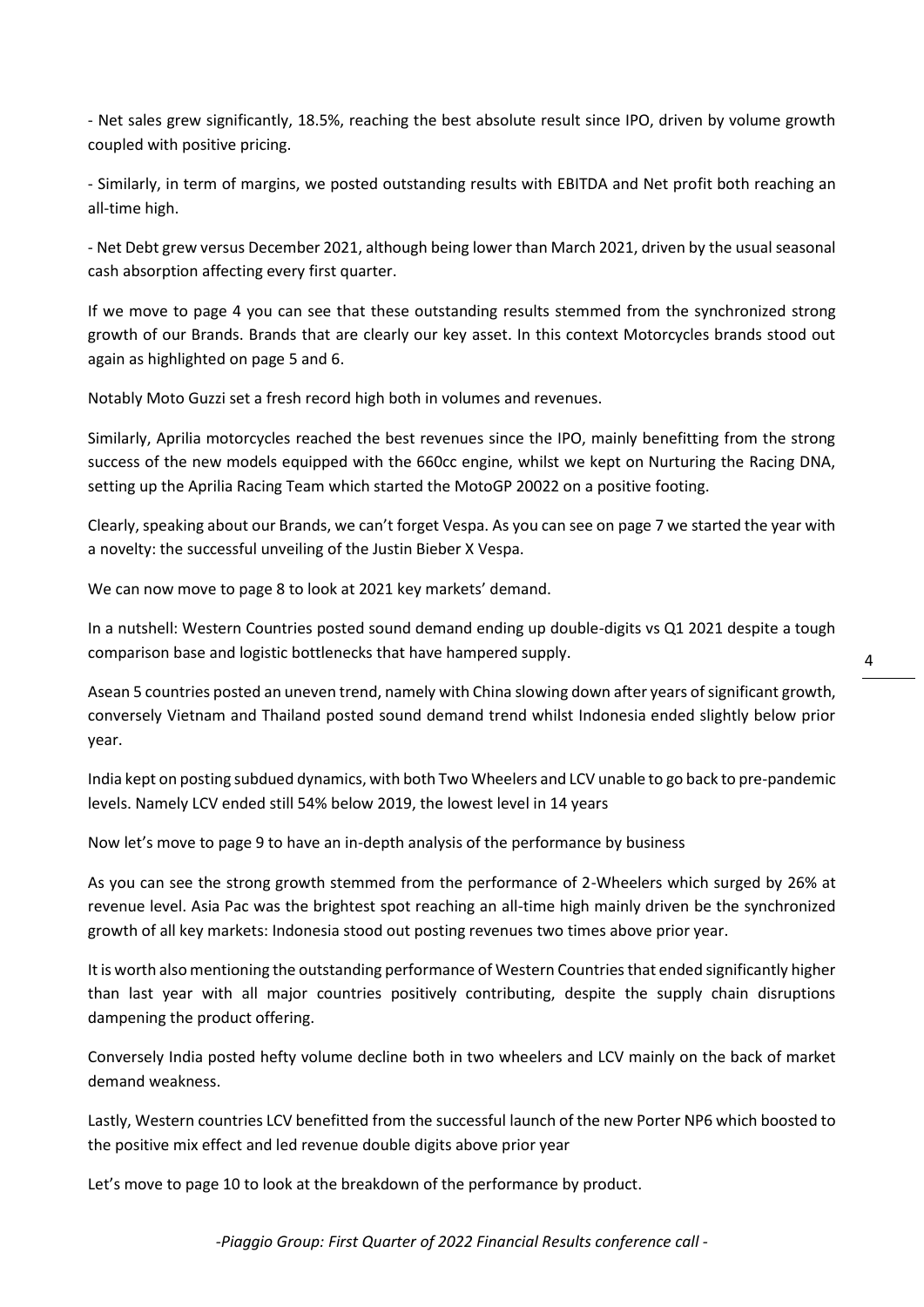As mentioned before Motorbikes had been the brightest spot with revenues surging by 55% propelled by the success of the new product launches coupled with positive price effect.

Scooters performed extremely well too, benefitting from the combined strong growth in Apac and Western Countries. In this context I would like to highlight again the outstanding performance of Vespa driven by volume growth coupled with positive price effect.

Let's move now to page 11 to have a look at the EBITDA bridge.

A key message is that EBITDA grew to 60  $\epsilon$ m, thus reaching an all-time high with the % margin on sales at 13.6% if we exclude the currency effect. This is an extraordinary result in my opinion if we consider the multitude of negative externalities, we had to face this year.

The key driver of EBITDA uplift has been the strong revenues growth more than offsetting the hefty dilutive effect stemming from inefficiencies of the supply chain and from higher input costs.

Cash Opex had been kept under control, with ratio of Cash Opex on Revenues lower than last year. This testifies our ability to rein in costs without jeopardizing our competitive strengths

Moving to slide 12 we can see the remaining P&L figures

First of all I would like to underscore the strong performance at EBIT level: in fact EBIT grew by 4€m and, more importantly, keeping the same % margin on revenues of last year.

Net Profit grew despite higher Financial Expenses reflecting the negative currency effect that has been just partially offset by the lower tax rate versus prior year (2percentage points).

Let's move to page 13 to have an in-depth analysis of Net Financial position evolution

As we saw before in Q1 we had the usual Net Debt increase driven by the seasonality of our business which mainly affects the dynamic of Working Capital. At this regard I would like to underscore that the rising complexities in supply chain management forced us to prioritize inventories build-up.

Capital Expenditures ended below prior year but are still consistent with the multiyear targets provided in prior conferenced calls. Lastly as you can see Leverage has been further trimmed consistently with our longterm targets.

Thank you.

……………………………………………………………………………………………………………………………………………………………………….

# **Raffaele Lupotto – Executive Vice President, Head of Investor Relations**

Thank you, Alessandra. So, now ready to answer the questions you may have. Thank you.

……………………………………………………………………………………………………………………………………………………………………….

QUESTION AND ANSWER SECTION

……………………………………………………………………………………………………………………………………………………………………….

**Monica Bosio – Banca Intesa San Paolo**

5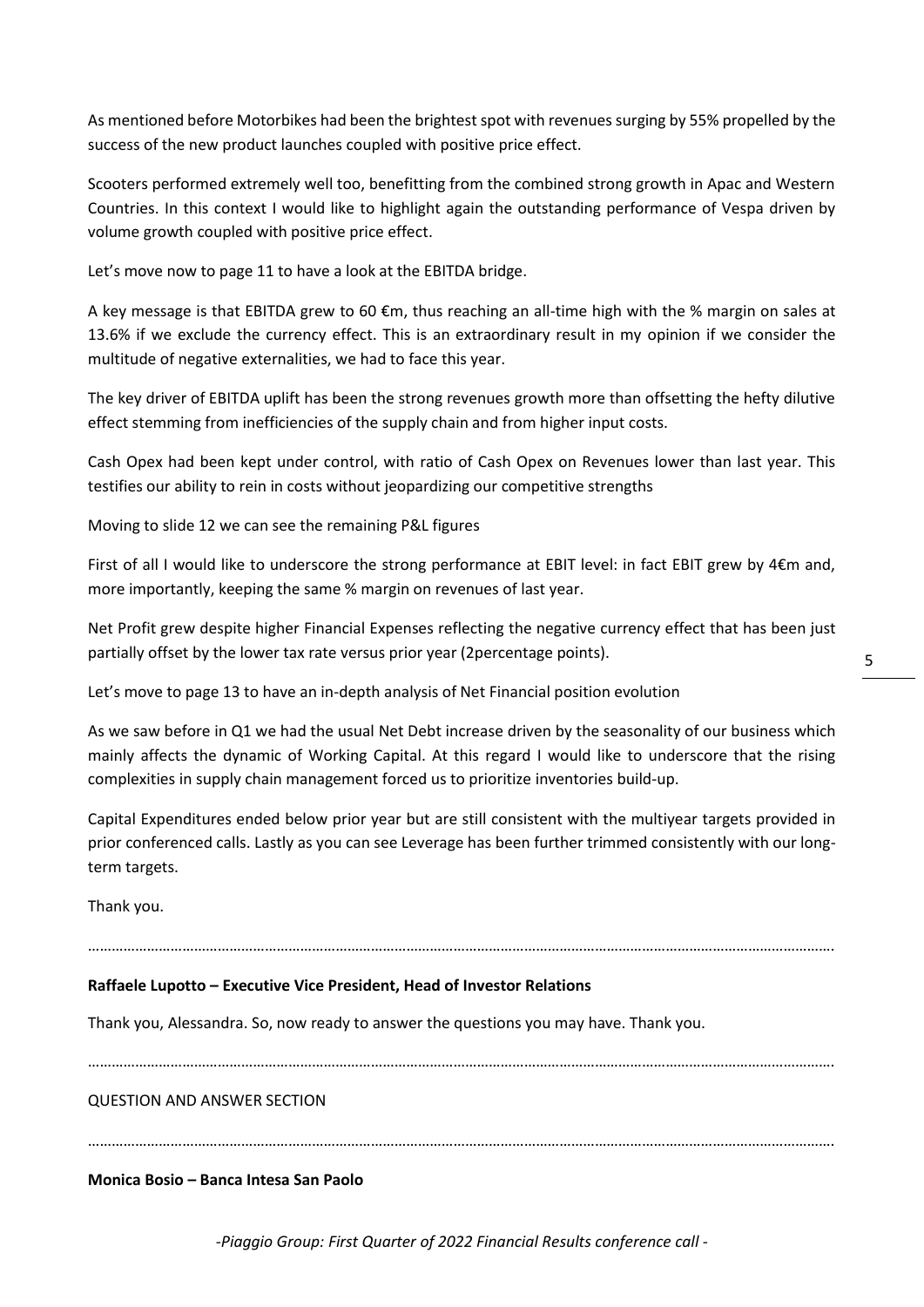Good afternoon, everyone, and thanks for taking my questions. I hope you can hear me well. The first one is on the margin trend going forward. The consensus is currently pointing to 14.5% EBITDA margin and an absolute value in region of €269 million.

I was wondering if you feel confident with this level and if you can quantify the increase in raw mat, in transportation costs and in the energy costs in the first quarter?

The second question is on the block at the Shanghai port. I'm wondering if you're experiencing some disruptions due to the blocks and if yes if these disruptions are related to finished products or components?

And the very last is on the Piaggio One. In 2021 the group sold six thousand Piaggio One, what is your expectation, if you have, for the full year?

Thank you very much.

……………………………………………………………………………………………………………………………………………………………………….

## **Raffaele Lupotto – Executive Vice President, Head of Investor Relations**

Monica, Raffaele speaking. So, we are working to keep the EBITDA margin that you were mentioning in line with what you are mentioning so in the range 14-14.5%. This is the range of the consensus.

Maybe I can answer to the last one. When you were referring to the Piaggio One, seven thousand sold since the launch that was the number, we projected in our slide for full year results. In any case the results are quite good.

…………………………………………………………………………………………………………………………………………………………………….

## **Monica Bosio – Banca Intesa San Paolo**

Ok. Sorry Raffaele. So, if I remember well, at the end of the year, the number was six thousand?

# **Raffaele Lupotto – Executive Vice President, Head of Investor Relations**

Yes, since launch. So, we launched the vehicle in October, and we were around six thousand when we presented the presentation of FY 2021 conference call. Up to now, probably are more than seven thousand. So, the trend is positive.

……………………………………………………………………………………………………………………………………………………………………….

……………………………………………………………………………………………………………………………………………………………………….

……………………………………………………………………………………………………………………………………………………………………….

### **Monica Bosio – Banca Intesa San Paolo**

Can you replicate this trend for the next month?

# **Raffaele Lupotto – Executive Vice President, Head of Investor Relations**

The trend will be positive also on the on-going quarters.

……………………………………………………………………………………………………………………………………………………………………….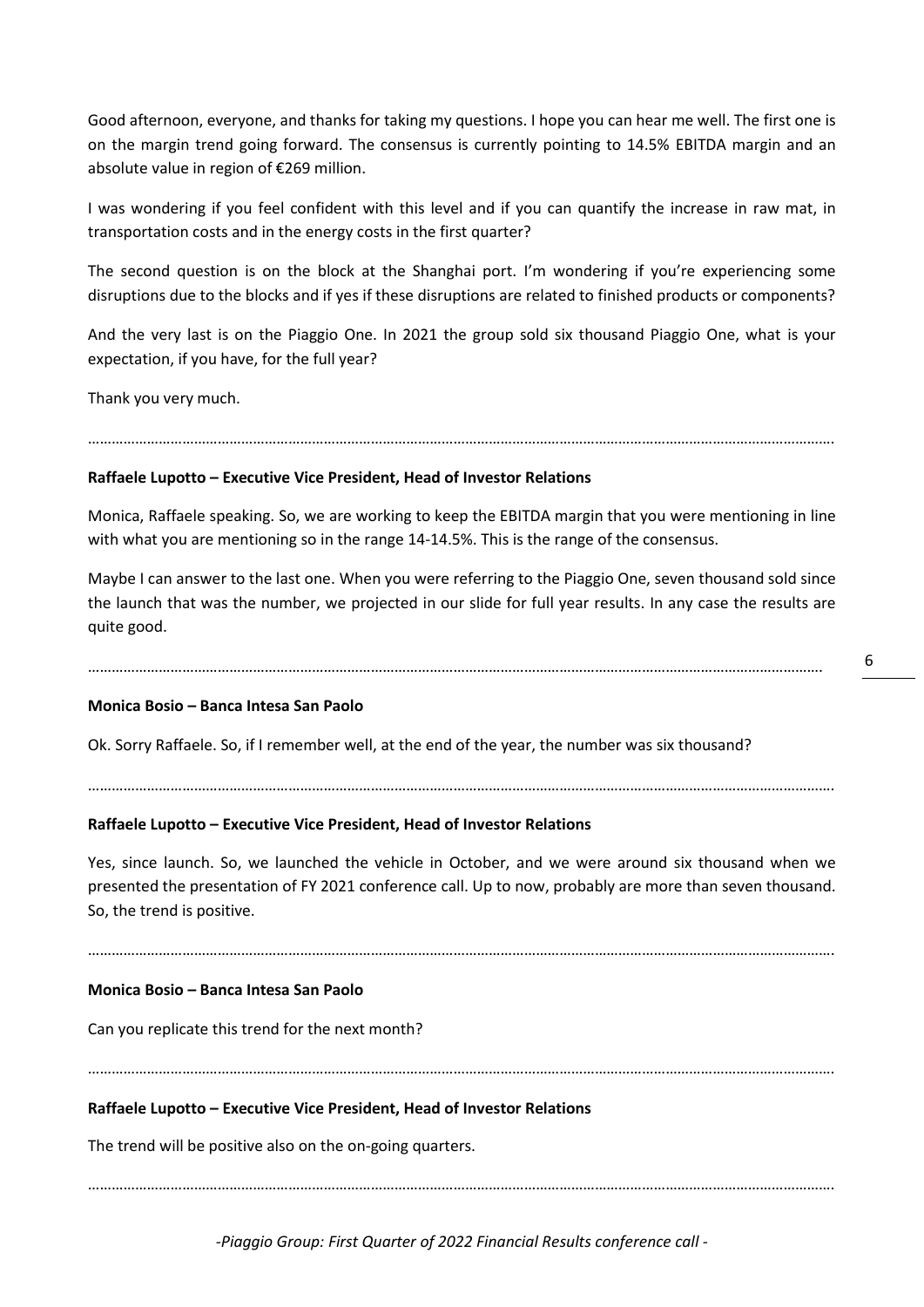# **Roberto Colaninno - Chairman and Chief Executive Officer**

How we manage our logistic problems, especially in Shanghai that is completely locked down.

Well, for instance, this is an example of how we try to find all the time new ways to solve and to keep on the same level the service of supplier for our production plant.

For instance, talking about Shanghai, we find that from Chongqing there is a train connection with Europe. So, we take products from Shanghai on bus, transfer to Chongqing and from Chongqing to Italy,.

This is normally, something that we haven't done before, but we find that the utilization of the different way using by train is much better than to use the normal way of vessel.

Naturally we try to avoid the high flight transportation because it has very high costs, but this depends all the time for the urgency that we get from the customer in order to be able to deliver our products. It's not easy and it's difficult to say that this is part of management system of products and of the logistic. But in an emergency situation like that, I think and I'm sure that the strategic position of Piaggio, that I remember just because I want to refresh for people that don't know this, we have two plants in India quite big, we have one plant in Hanoi, this plant that started as you know seven years ago, today, the dimension of this plant is already three times more than the beginning and working more than one thousand people. We're working to set up a new plant in Indonesia and there the construction is on the underway and we believe to open this plant from October this year. So, after that we can say that this plant, we believe to use this plant also to develop Aprilia and Moto Guzzi products on top of Piaggio, can be very useful to help us to be able to find a solution when we get very serious problems in Italy.

The many cases that we have all day there we can have solution because we have established people for Piaggio, established in Hanoi, in Canton, and near Shanghai too, in Beijing, in Usa. We get all these people working on the same ways and until today we find that is a good exercise to avoid problems coming from the logistic way.

……………………………………………………………………………………………………………………………………………………………………….

……………………………………………………………………………………………………………………………………………………………………….

### **Monica Bosio – Banca Intesa San Paolo**

Ok thank you very much. Very clear. Thank you.

### **Anna Frontani**

Hi. Good morning and congratulations on the results.

The first question is actually a confirmation from what you are mentioning on the Indian market? Did I understood correctly that you are seeing volumes down around 50%? Did I get the number right?

……………………………………………………………………………………………………………………………………………………………………….

### **Raffaele Lupotto – Executive Vice President, Head of Investor Relations**

Hi Anna, Raffaele speaking, sorry but we were commenting on the slide. So, those are the numbers.

……………………………………………………………………………………………………………………………………………………………………….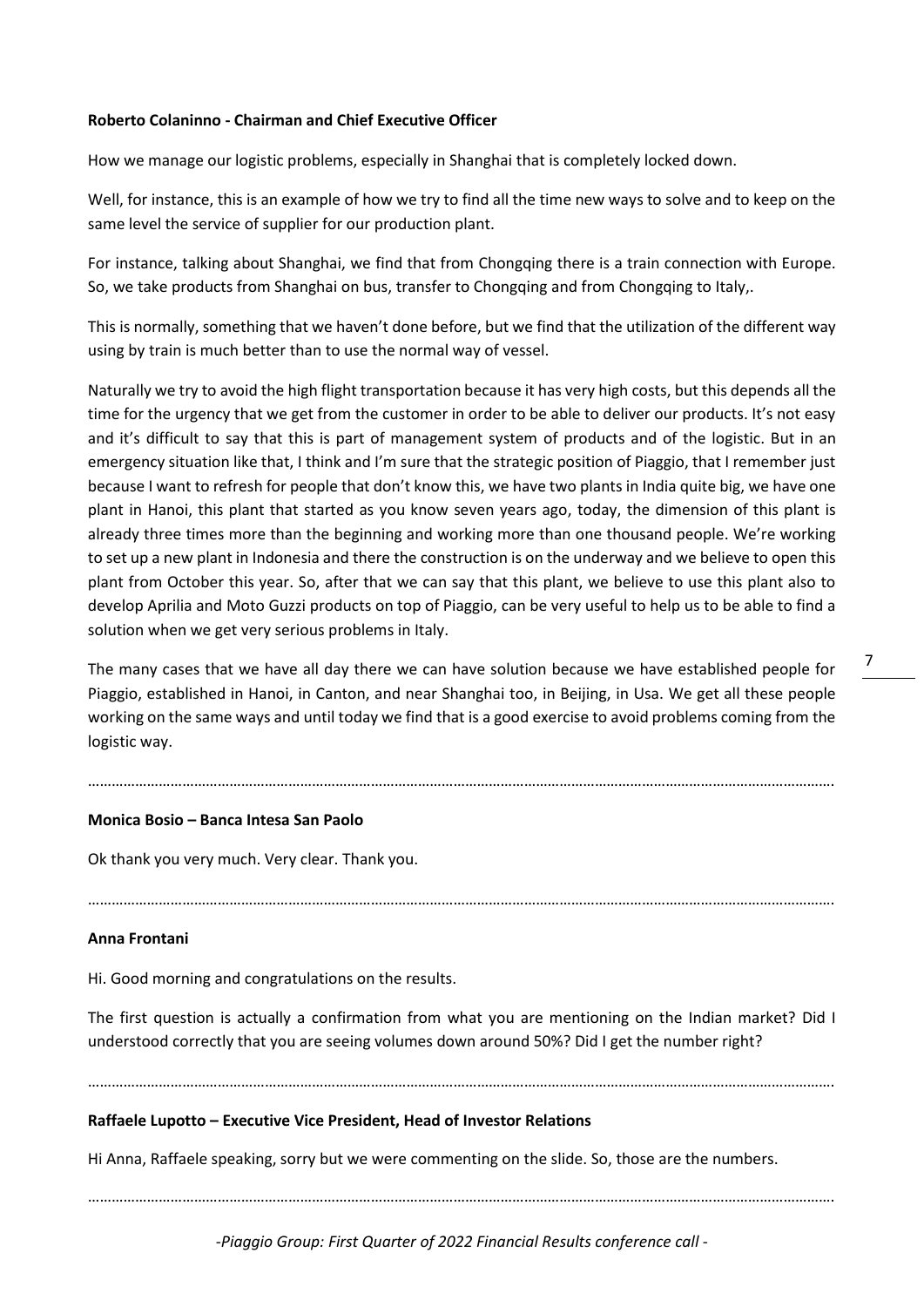# **Anna Frontani**

I was referring to the industry volumes**.**

# **Raffaele Lupotto – Executive Vice President, Head of Investor Relations**

The industry volumes are also shown in the slide, so the market went down apparently around 4% to 5%, but keep in mind that these are sell-in data so, the market was weak in commercial vehicles and extremely weak in two wheelers, because the market plunged double digit. So, yeah, in Q1 was still negative in terms of market trend. And the most important thing, I added a call out, you see that the light commercial vehicle market was still 50% below 2019 and very negative also in two-wheelers. So there is now month after month an improving trend, mainly in light commercial vehicle, so month after month but, again, the situation is still complicated in terms of macro-dynamics, I would say.

……………………………………………………………………………………………………………………………………………………………………….

……………………………………………………………………………………………………………………………………………………………………….

……………………………………………………………………………………………………………………………………………………………………….

## **Anna Frontani**

That was the number I was after there.

# **Raffaele Lupotto – Executive Vice President, Head of Investor Relations**

Ok. Sorry.

……………………………………………………………………………………………………………………………………………………………………….

### **Anna Frontani**

And the second question is related actually to Vespa for Justin Bieber. If you can provide a little bit more details or so which is, what is the main target for this kind of Vespa in terms of the typical customer. And also we charge with main geographical markets for this launch, which are the most important ones. And also if you can provide some hints on the pricing point perhaps? Thank you.

……………………………………………………………………………………………………………………………………………………………………….

## **Raffaele Lupotto – Executive Vice President, Head of Investor Relations**

So, the price target has not been disclosed yet, but it will be ready soon. Clearly, the sales will be global so where we operate. And clearly, we are aiming to target essentially young people.

……………………………………………………………………………………………………………………………………………………………………….

#### **Anna Frontani**

Thank you very much.

……………………………………………………………………………………………………………………………………………………………………….

### **Francois Robillard – Intermonte**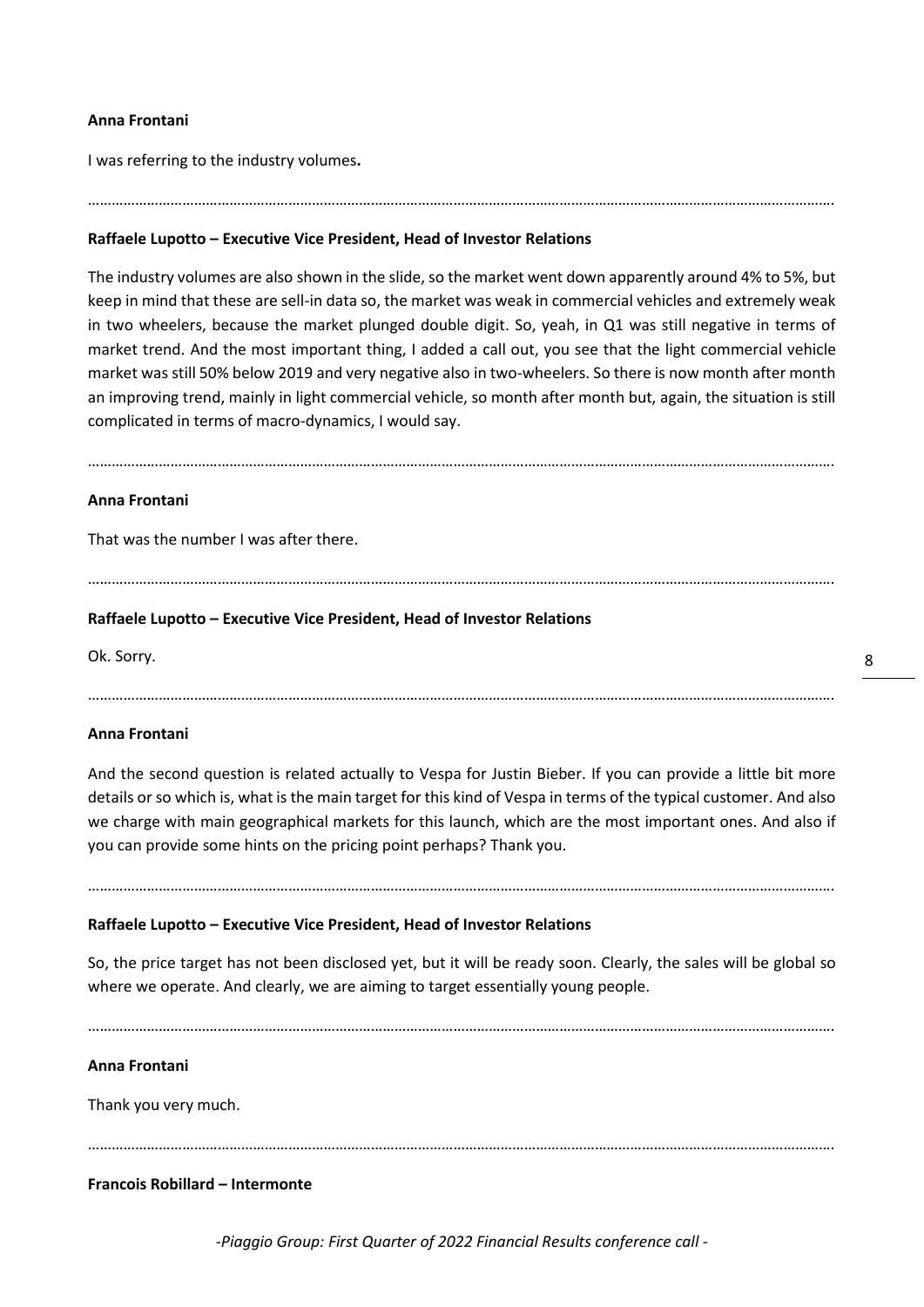Hi everyone and thank you for taking my question. First one is on guidance again.

So, you confirm this 14 to 14.5% ebitda margin range. However, given the strength of topline growth we've seen in the first quarter, I wonder if you had any indications regarding topline growth for the year. I guess consensus currently points to plus 11% or about €1.9 billion for topline. Can you comment on that figure? Do you think it is achievable or conservative?

Second question was on cash flow for the first quarter, quite a significant amount of cash burn from working capital cash consumption, especially inventories. Can you give us some more color on what kind of inventory increase you witnessed? Were there mainly finished products piling up, or was it more an unfinished goods work in progress as parts we are missing? That was my second question.

Thank you.

……………………………………………………………………………………………………………………………………………………………………….

# **Raffaele Lupotto – Executive Vice President, Head of Investor Relations**

So, referring to your first question, you know that normally, we don't provide the financial targets this time and during the Q1 conference call. Additionally, the combination of the lingering pandemic effect plus these disruptions, the conflicts between Russia and Ukraine are limiting even more the visibility. So we don't give a specific target in term of sales. What we are working on as we – as I said before, is to keep the margin in the range of 14%, 14.5%. This is exactly in line with consensus figures. Then there was a question...

……………………………………………………………………………………………………………………………………………………………………….

# **Alessandra Simonotto – Chief Financial Officer**

Well, the cash flow absorption is normal for us in this period of the year because, as you know, the period in which we buy components between the end of October and the end of March to sustain the production of all the our factories in the world. Normally, the curve is different between the last month of the year and the first four – beginning again from March towards. So if you take a look to our figures of the next – of the last 10 years, in any quarter, in any first quarter, we absorb liquidity while we are able to produce a positive cash flow from the second quarter onward. And this is the same happened in the first quarter 2022. The situation is different because – are different the products that we are producing now. We are now producing not only scooters, but we are producing motorbikes. And motorbikes is more expensive than some scooters, and this is why also the inventory is higher than last – or the precedent year.

……………………………………………………………………………………………………………………………………………………………………..

# **Francois Robillard – Intermonte**

Okay. So you confirm it's not just products waiting at the end of the production line for some missing parts?

……………………………………………………………………………………………………………………………………………………………………..

# **Alessandra Simonotto – Chief Financial Officer**

No. No. No. It's normal for us and you can take a look to all the other first quarter closure in the previous years, okay?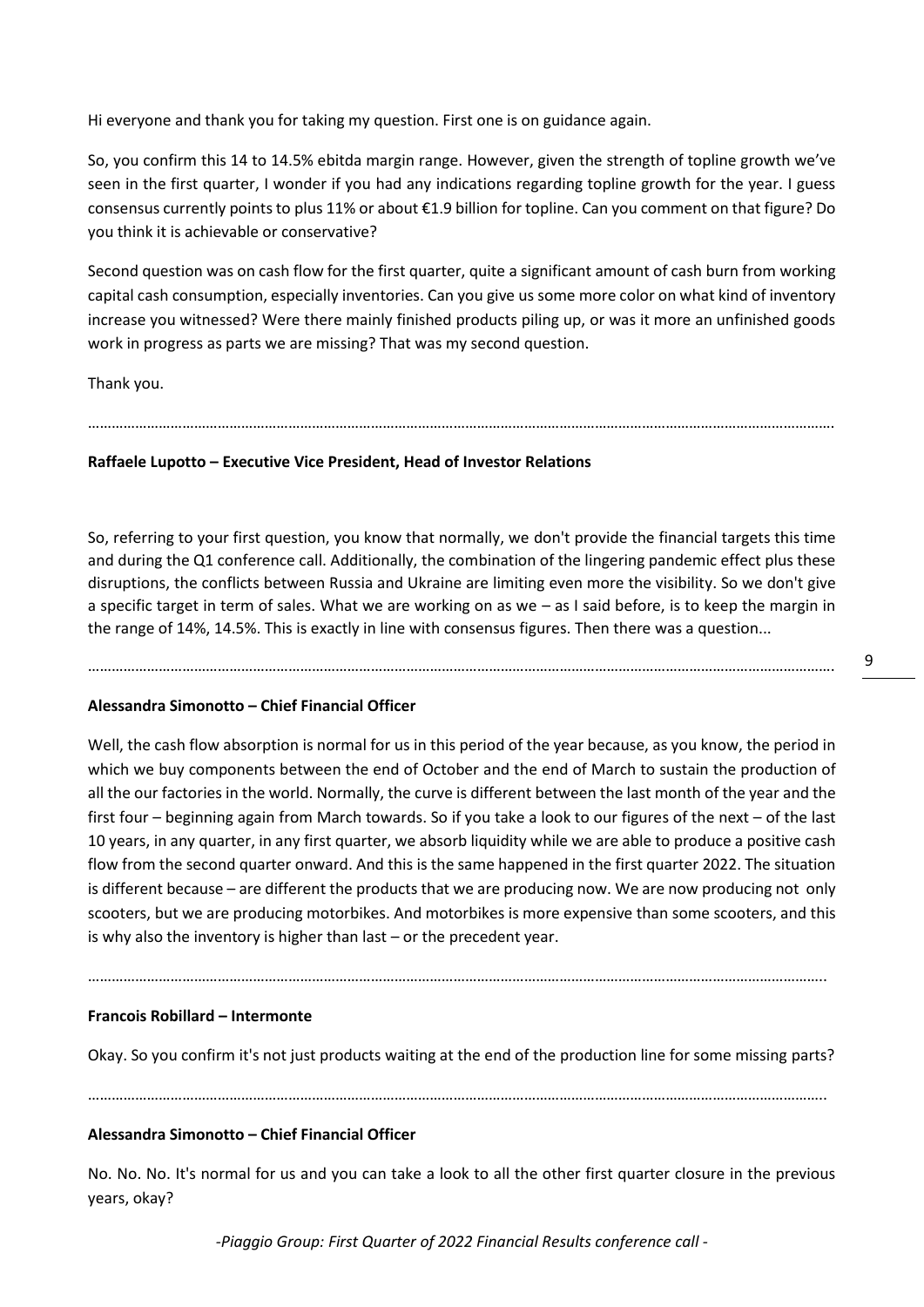#### ……………………………………………………………………………………………………………………………………………………………………..

## **Francois Robillard – Intermonte**

Sure. And just a quick follow-up on cash flow. CapEx was quite low in the first quarter. Can we still expect the range for the year to be around €150 million?

……………………………………………………………………………………………………………………………………………………………………..

## **Alessandra Simonotto – Chief Financial Officer**

Yes. We confirm the same amount of last year more or less. So we don't expect nothing less than 2021. It's only different stripping during the month.

……………………………………………………………………………………………………………………………………………………………………..

……………………………………………………………………………………………………………………………………………………………………..

#### **Francois Robillard – Intermonte**

Thank you very much.

# **Gabriele Gambarova – Banca Akros**

Yes. Good afternoon, everybody. Just a couple of questions from my side. The first one is on April, we have the beginning of May, and clearly for seasonal reasons, Q2 is very important. So, any clarification on the trend you saw in the month of April would be very interesting, especially for Europe and possibly India. I feel that the trend for East Asia is more robust. Anyway, any indication on the trend would be very useful. And even the short one on tax rate, 200 basis points below Q1 2021. So I was wondering if – I mean, what we could assume for the rest of the year, for 2022? Thank you.

……………………………………………………………………………………………………………………………………………………………………..

# **Raffaele Lupotto – Executive Vice President, Head of Investor Relations 42:20**

So, your first question. We have data concerning the Italian market in terms of sell-out. And as of last Thursday, the market was up 5%. So, this evening will be released the official data on the month. Keep in mind that April 2022 had two less working days compared to 2021 that have a weight on the trend in the region of 10%. But as of last Thursday, the market was positive and this is the only market for which we have reliable data so far. In terms of trend in Asia-Pac, the trend there is positive and we remain upbeat on Asia sales going forward. I repeat, we remain upbeat on Asia sales going forward.

……………………………………………………………………………………………………………………………………………………………………….

### **Alessandra Simonotto – Chief Financial Officer**

About the tax rate, as you know, we assume in the – during the first closure the same tax rates that we have used for the budget. Our budget for 2022 sees a tax rate of 38%, and this is what you can expect for all the next closure for the first half and so on

……………………………………………………………………………………………………………………………………………………………………..

# **Gabriele Gambarova – Banca Akros**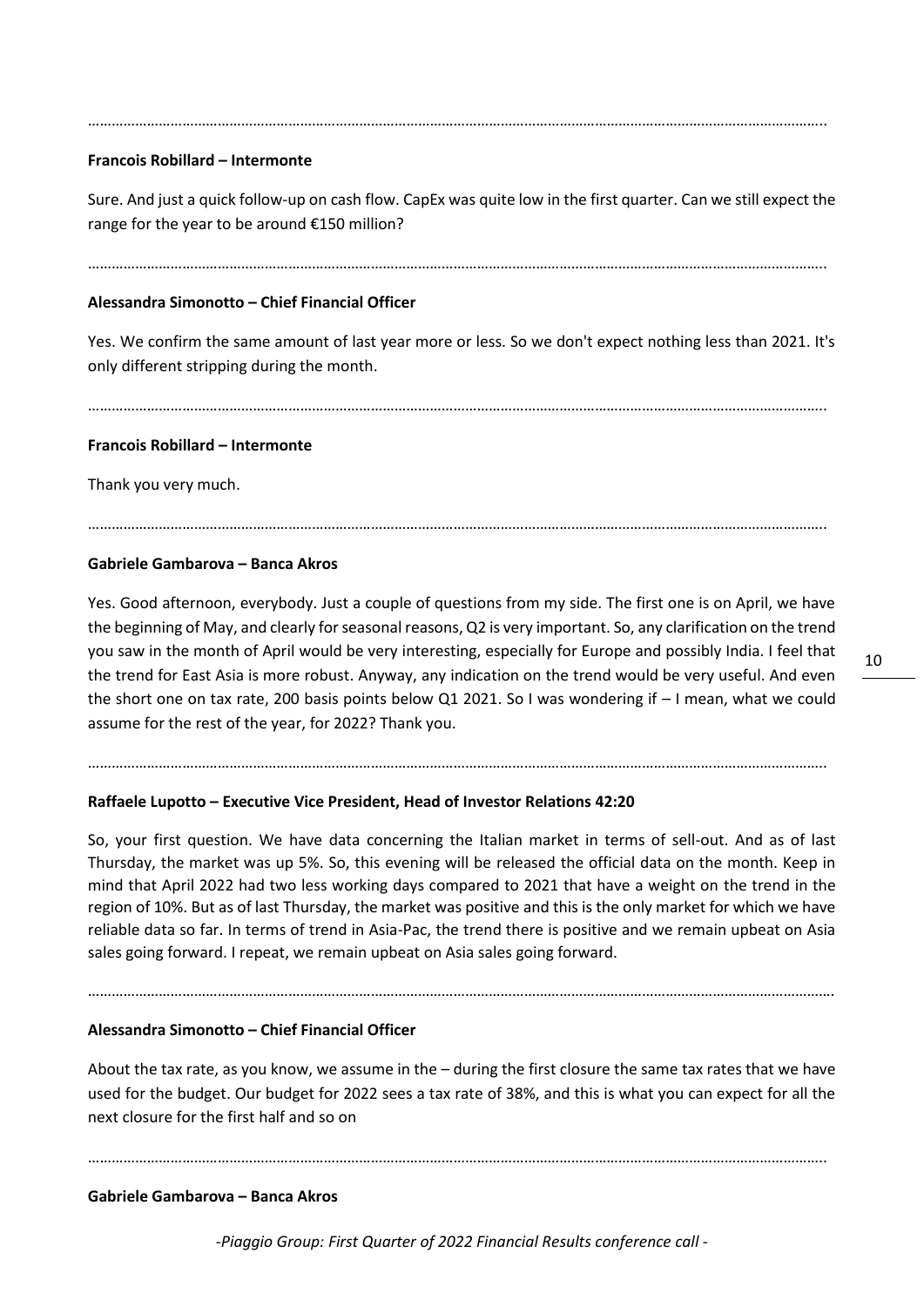Ok thank you very much.

## …………………………………………………………………………………………………………………………………………………………………….

# **Emanuele Gallazzi – Equita SIM**

Yes. Good afternoon, everybody. Thank you for taking my question. I just have one question and it's on Europe, and in particular on dealers' inventories. Can you just give us an update on the current level of stock in Europe?

……………………………………………………………………………………………………………………………………………………………………….

# **Raffaele Lupotto – Executive Vice President, Head of Investor Relations**

Yes. Raffaele speaking, essentially as you know, the key metric you have to consider is the ratio between dealer stock and the market size, the market demand. And I can confirm that the ratio is exactly the same of 2019, so pre-pandemic. So, this is what I can tell you.

……………………………………………………………………………………………………………………………………………………………………….

# **Emanuele Gallazzi – Equita SIM**

Ok, thank you very much.

……………………………………………………………………………………………………………………………………………………………………….

# **Niccolò Guido Storer**

Yes. Good afternoon. A quick one also for me. Can you comment on expectations for gross margin evolution going forward, we have seen a big drop in Q1, what should we expect going forward? Thank you.

……………………………………………………………………………………………………………………………………………………………………..

# **Raffaele Lupotto – Executive Vice President, Head of Investor Relations**

No. We prefer to stick on our comment on EBITDA margin, so you can confirm what we said before

……………………………………………………………………………………………………………………………………………………………………..

# **Niccolò Guido Storer**

Ok. Thank you.

……………………………………………………………………………………………………………………………………………………………………..

# **Francois Robillard – Intermonte**

Yeah. Thank you very much. Just a follow-up on the question made by Monica earlier. I don't think I got the answer, so if you answered it already, I'm sorry. But just looking at Q1 figures, can you give us some more detail on the impact of raw material price inflation, freight cost inflation impact as well? And as well the mix of motorbikes that I believe have lower gross margin compared to scooters, so if you can just give us a bit more color on how the evolution of the gross margin went in the first quarter. Hello?

……………………………………………………………………………………………………………………………………………………………………..